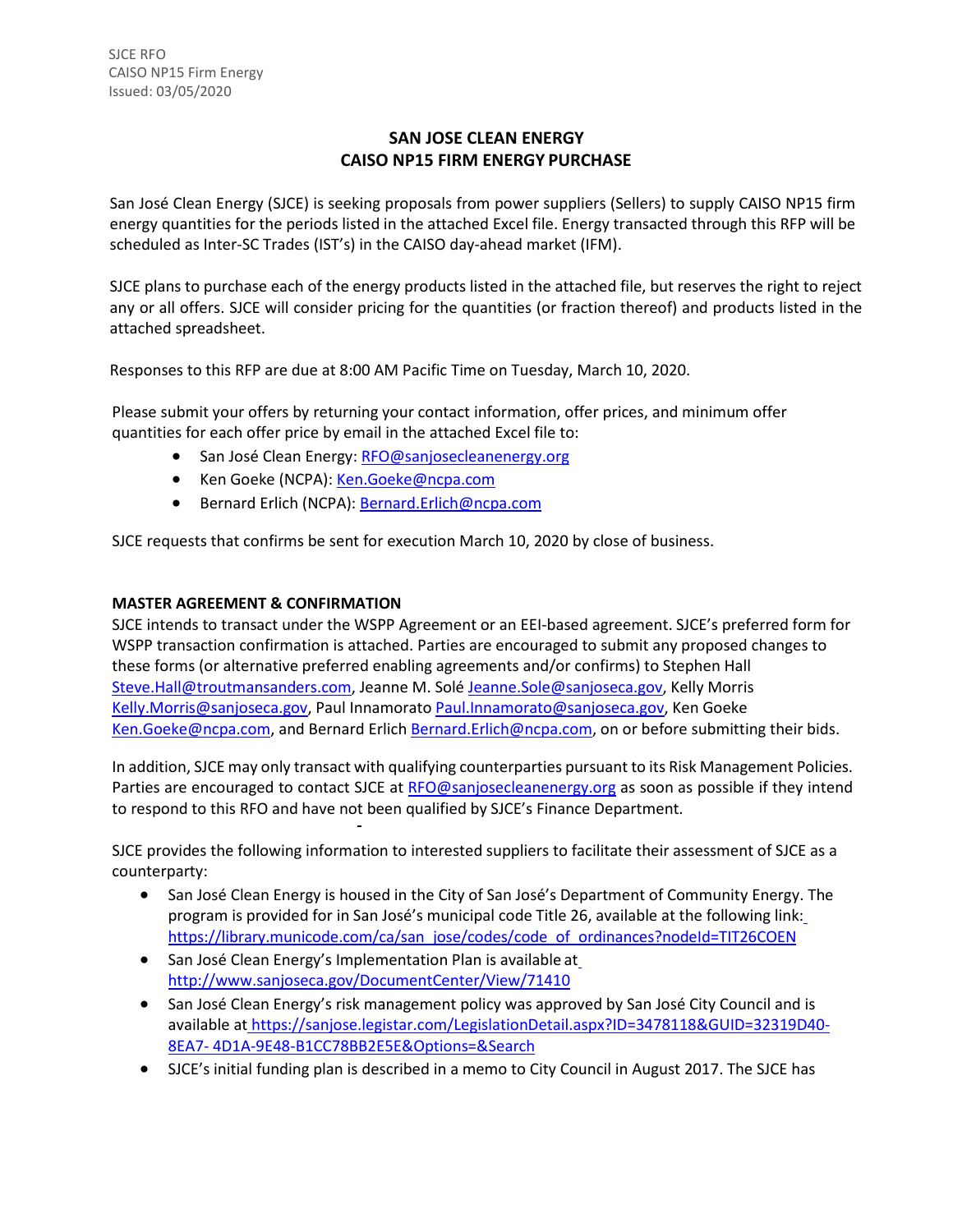followed through with this plan: [http://sanjose.granicus.com/MetaViewer.php?view\\_id=&event\\_id=2699&meta\\_id=650894](http://sanjose.granicus.com/MetaViewer.php?view_id&event_id=2699&meta_id=650894)

- The City of San José is the signatory to WSPP Agreement and will be the signatory to the confirmations.
- The Department of Community Energy is an enterprise department of the City of San José. Please see below language that we have added to our draft confirmation to explain this arrangement.

Here is a link to our municipal advisor letter[: www.sanjoseca.gov/DocumentCenter/View/39975](http://www.sanjoseca.gov/DocumentCenter/View/39975)

Finally, to do business in San José, Sellers who are not already registered will have to register with the City of San José within 90 days of commencing business within the city. Details are available at the following: <http://www.sanjoseca.gov/BusinessTax>

## **PUBLIC NATURE OF PROPOSAL MATERIAL**

All correspondence with SJCE including responses to this solicitation will become the exclusive property of the City of San José and will become public records under the California Public Records Act (Cal. Government Code section 6250 et seq.) All documents that you send to SJCE will be subject to disclosure if requested by a member of the public. There are a very limited number of narrow exceptions to this disclosure requirement.

Therefore, any proposal which contains language purporting to render all or significant portions of their proposal "Confidential", "Trade Secret", or "Proprietary", or fails to provide the exemption information required as described below will be considered a public record in its entirety subject to the procedures described below. Do not mark your entire proposal as "confidential."

The City will not disclose any part of any proposal before it announces a recommendation for award, on the grounds that there is a substantial public interest in not disclosing proposals during the evaluation process. After the announcement of a recommended award, all proposals received in response to this RFP will be subject to public disclosure.

In order to designate information as confidential, the Seller must clearly stamp and identify the specific portion of the material designated with the word "Confidential" and provide a citation to the California Public Records Act that supports keeping the information confidential. Seller should not to over-designate material as confidential. Over-designation would include stamping entire pages or series of pages as confidential that clearly contain information that is not confidential. Upon request or demand of any third person or entity not a party to this Agreement ("Requestor") for production, inspection and/or copying of information designated by Seller as confidential information (such designated information, the "Confidential Information"), SJCE will notify the Seller as soon as practical that such request has been made. The Seller shall be solely responsible for taking whatever legal steps are necessary to protect information deemed by it to be Confidential Information and to prevent release of information to the Requestor by the City. If the City takes no such action after receiving the foregoing notice from the Seller, the City shall be permitted to comply with the Requestor's demand and is not required to defend against it.

If required by any law, statute, ordinance, a court, Governmental Authority or agency having jurisdiction over the City, including the California Public Records Act, the City may release Confidential Information, or a portion thereof, as required by the Applicable Law, statute, ordinance, decision, order or regulation. In